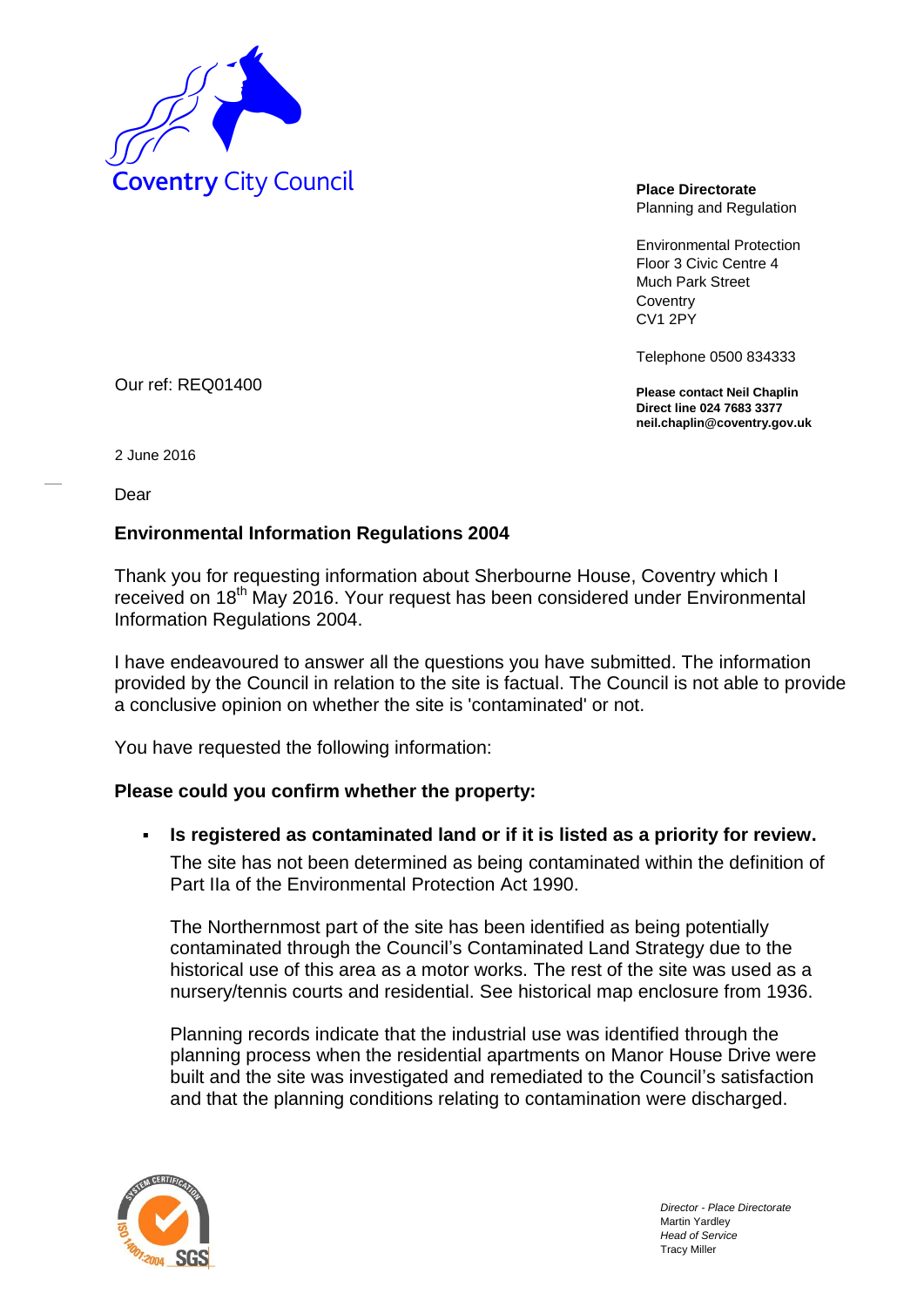## Please see:

<http://planning.coventry.gov.uk/portal/servlets/ApplicationSearchServlet?PKID=555437> <http://planning.coventry.gov.uk/portal/servlets/ApplicationSearchServlet?PKID=5517> <http://planning.coventry.gov.uk/portal/servlets/ApplicationSearchServlet?PKID=559741>

There are no records that 1 Manor House Drive was investigated. However the Council holds no information suggesting that 1 Manor House Drive is contaminated and therefore has no plans to investigate the site considering it fit for its current purpose as offices/car parking; any contamination present is considered likely to be dealt with through the planning process should the site be redeveloped.

This stance would only change should scientifically authoritative information came to the Council's attentions suggesting that the site was contaminated and posed a significant risk to human health or the environment.

 **Do you have any particular concerns regarding pollution (former pollution incidents etc) or statutory nuisance relating to the property.** 

There are no records of any pollution incidents or statutory nuisance complaints relating to 1 Manor House Drive. You may wish to consult West Midlands Fire Service and the Environment Agency who may hold further information.

 **Details of any Pollution Prevention and Control Act records / other permits or licenses held for the property.** 

None

 **Do you hold any site inspection, investigation, remediation/validation reports for the site or in close proximity (and is it possible to obtain copies?)** 

Please see answer to question 1

 **Information relating to known landfills or infilled ground within the vicinity of the site.** 

There are no known landfills or infilled ground within the vicinity of the site

**Private water supply records.** 

None

**Groundwater abstraction and discharges to ground via soakaway.**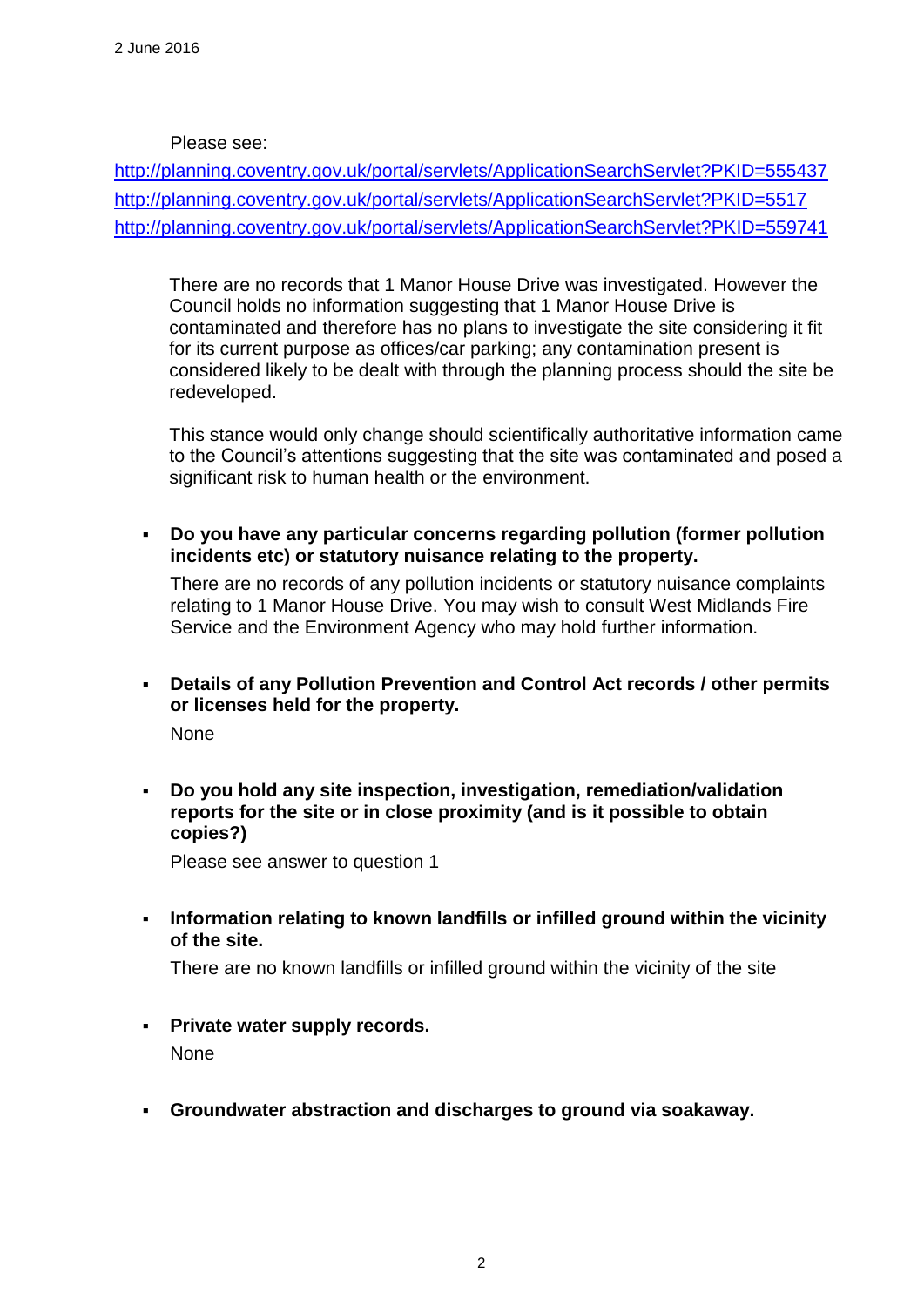Groundwater abstraction is regulated by the Environment Agency <http://apps.environment-agency.gov.uk/contact/>

Discharges to ground by soakaway are regulated by the Building Regulations so please contact the Building Control Department for more information: [buildingcontrol@coventry.gov.uk](mailto:buildingcontrol@coventry.gov.uk)

## **Notes**

Please note, under the Re-Use of Public Sector Information 2005 Regulations you are free to use this information for your own use or for the purposes of news reporting.

However, any other type of re-use under the Regulations, for example; publication of the information or circulation to the public, will require permission of the copyright owner and may be subject to terms and conditions. For documents where the copyright does not belong to Coventry City Council you will need to apply separately to the copyright holder.

If you wish to apply to reuse the information you have requested or have any other issues relating to this request please do not hesitate to contact the Information Governance Team - [infogov@coventry.gov.uk](mailto:infogov@coventry.gov.uk)

In accordance with the Council's disclosure policy, a redacted version of this response will be published on the Council website - <http://www.coventry.gov.uk/foi>

Should you wish to make any further requests for information, you may find what you are looking for is already published on the [Council's web site](http://www.coventry.gov.uk/) and in particular its FOI/EIR [Disclosure log,](http://www.coventry.gov.uk/foieirrequests) [Council's Publication Scheme,](http://www.coventry.gov.uk/publicationscheme) [Open Data](http://www.coventry.gov.uk/opendata) and [Facts about Coventry.](http://www.coventry.gov.uk/factsaboutcoventry)

I hope you feel that our response meets your request. If you are unhappy with the handling of your request, you can ask us to review our response. Requests for reviews should be submitted within 40 days of the date of receipt of our response to your original request – email: [infogov@coventry.gov.uk](mailto:infogov@coventry.gov.uk)

If you are unhappy with the outcome of our review, you can write to the Information Commissioner, who can be contacted at: Information Commissioner's Office, Wycliffe House, Water Lane, Wilmslow, Cheshire, SK9 5AF or email [casework@ico.org.uk.](mailto:casework@ico.org.uk)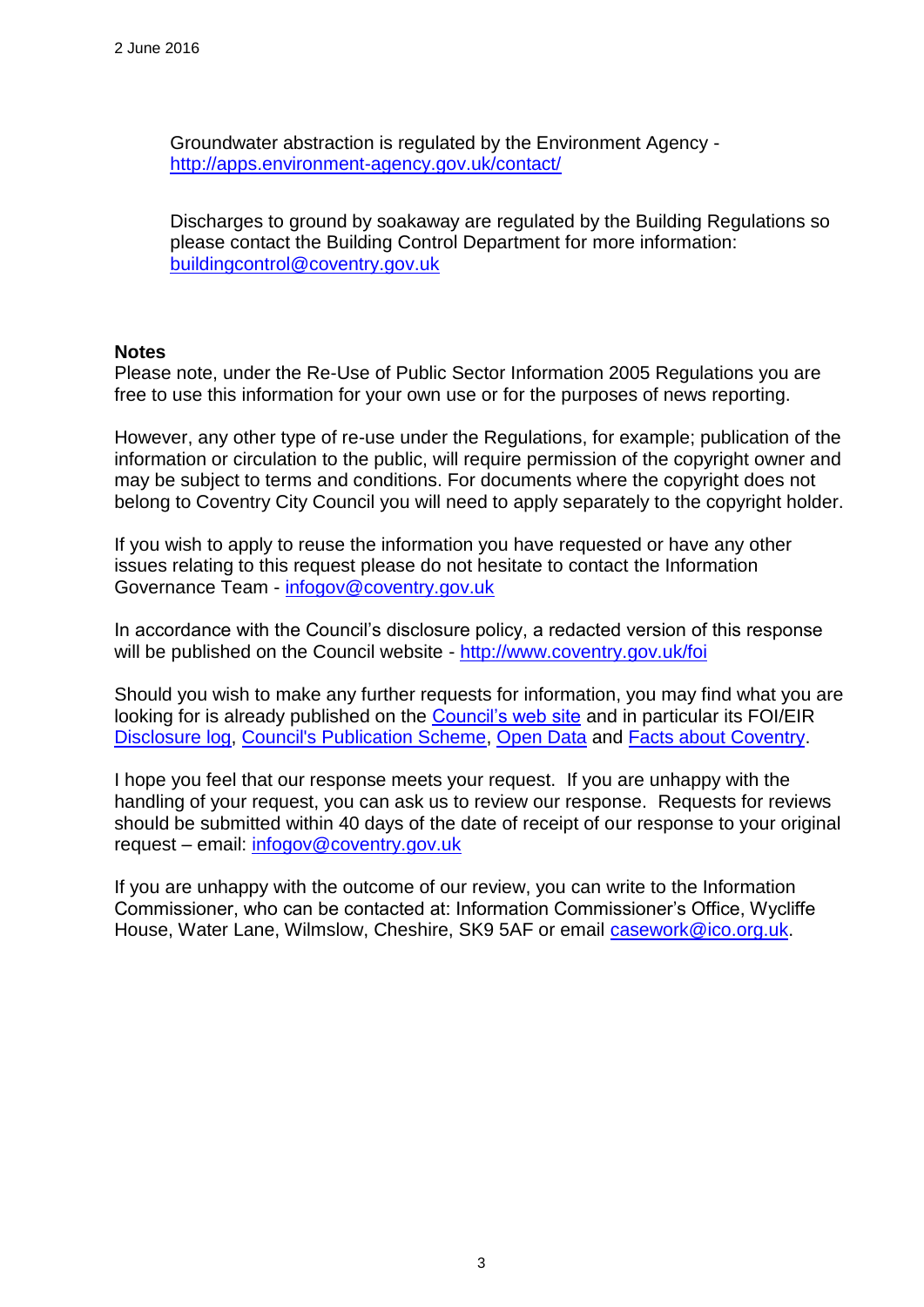2 June 2016

Yours sincerely

Neil Chaplin **Environmental Protection Manager**